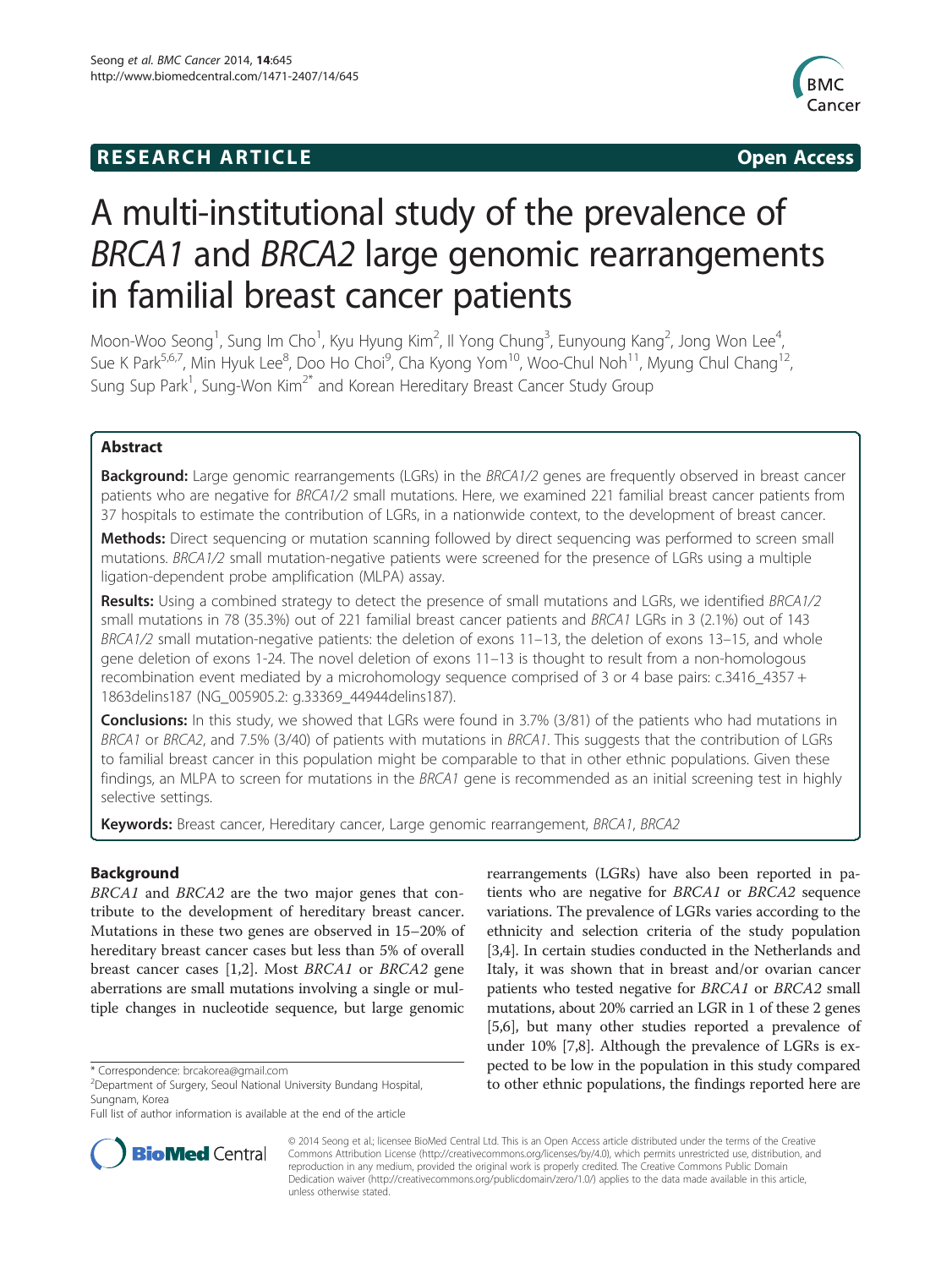<span id="page-1-0"></span>

based on a limited study and the nationwide prevalence is not known yet in this population [\[9,10\]](#page-4-0).

Here, we analyzed 221 familial breast and/or ovarian cancer patients from 37 different hospitals throughout Korea to estimate the contribution of LGRs to the development of breast cancer in a nationwide context.

## Methods

## **Subjects**

Patients who fulfilled the following criteria were selected for this study between February 2006 and November 2011: female patients with breast cancer diagnosed at any age, patients with a family history of 2 or more breast cancer cases or 1 or more ovarian cancer cases. In total, 221 patients were enrolled from 37 hospitals throughout the country. The mutational status of the BRCA1 and BRCA2 genes was determined for all patients by using

the following approaches: direct sequencing (155 patients), or mutation scanning including fluorescencebased conformation-sensitive gel electrophoresis (F-CSGE) and denaturing high-performance liquid chromatography (dHPLC) followed by direct sequencing (66 patients) (Figure 1). In the latter approach, direct sequencing was performed when a patient was found to be positive using the F-CSGE or dHPLC (14 patients) methods; direct sequencing was otherwise carried out for the entire gene (52 patients). Excluding the 78 patients who had mutations identified by any of the above approaches, the remaining 143 patients were screened for LGRs. All patients received genetic counseling and BRCA genetic testing was performed after obtaining informed consent. This study was approved by the institutional review board of Seoul National University Bundang Hospital.

Table 1 The characteristics of the BRCA1 gene in the 3 patients identified with BRCA1 LGRs

| Patient        | Deleted exons (size) | Nomenclature                                                          | Mechanism  | Age at diagnosis Family history Tumor stage |           |     | IHC           |
|----------------|----------------------|-----------------------------------------------------------------------|------------|---------------------------------------------|-----------|-----|---------------|
| P <sub>1</sub> |                      | Exons 11-13 (11,389 bp) c.3416 4357 + 1863 delins 187 Alu/non-Alu NHE |            | 35                                          | $BC+/OC-$ |     | FR-/PR-/Her2- |
| P <sub>2</sub> |                      | Exons 13-15 (11,467 bp) c.4186-1593 4676-1465del                      | Alu/Alu HR | 35                                          | $BC+/OC+$ | lla | $FR+$ / $PR+$ |
| P <sub>3</sub> | Whole gene           | $\qquad \qquad -$                                                     | NА         | 36                                          | $BC+/OC-$ | lla | FR-/PR+/Her2- |

Abbreviation: NHE, non-homologous event; HR, homologous recombination; NA, not available; BC, breast cancer; OC, ovarian cancer.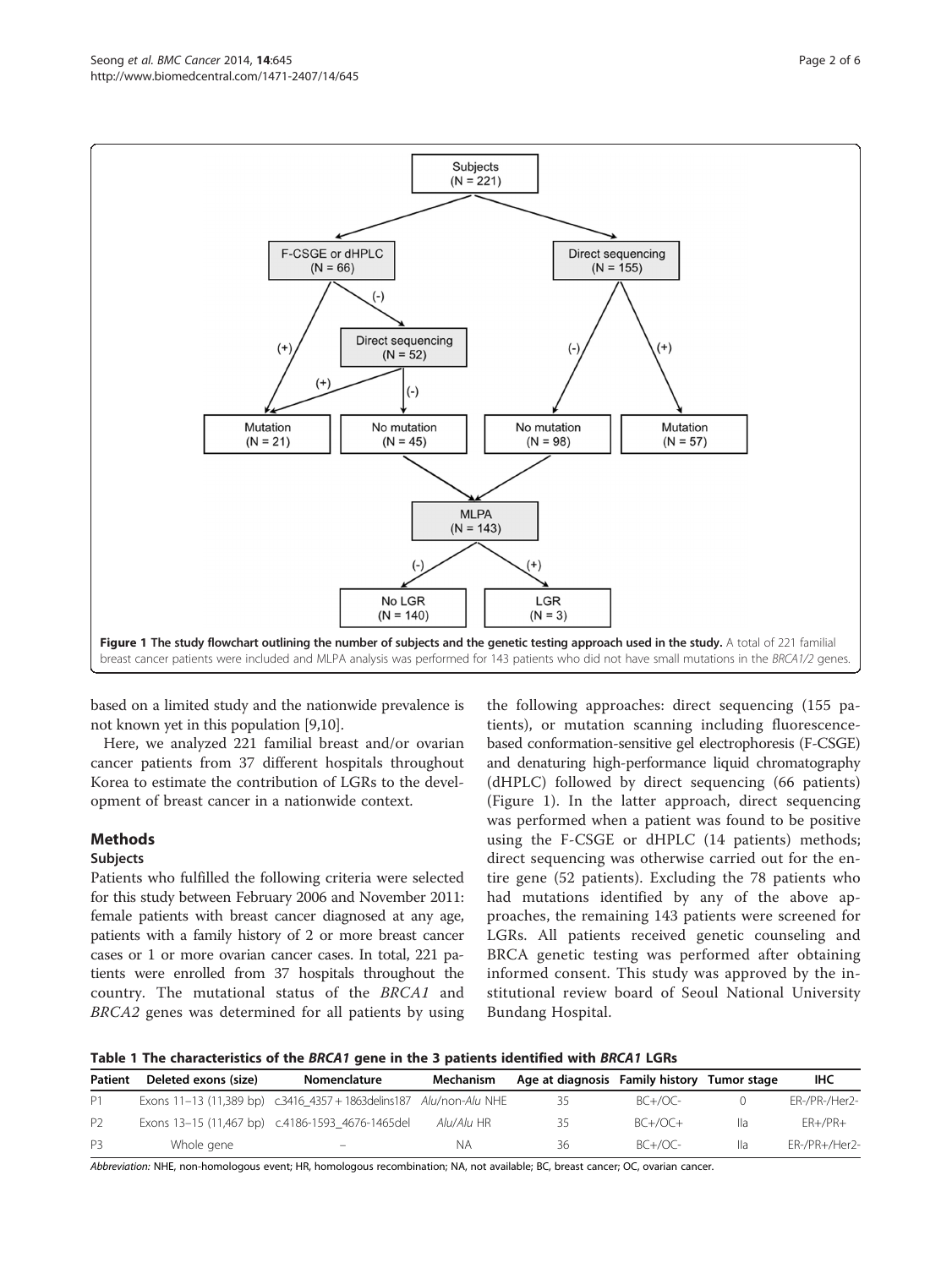## Mutation screening

Genomic DNA was extracted from peripheral blood samples using Gentra PureGene DNA Isolation Kits (Gentra Systems, Inc. Minneapolis, MN). F-CSGE and dHPLC were performed as previously described [\[11](#page-5-0)]. PCR was performed using primers the flanked the splice junctions of the coding exons [\[12](#page-5-0)]. Amplified products were sequenced using an ABI 3730 analyzer (Applied Biosystems, Foster City, CA), with Bigdye Terminator v3.1 Cycle Sequencing Kits. The sequences were analyzed using SeqScape software (Applied Biosystems, Foster City, CA) and Mutation Surveyor (Softgenetics, State College, PA).



Multiplex ligation-dependent probe amplification (MLPA) BRCA1 and BRCA2 LGRs were screened using MLPA.

MLPA was performed using the SALSA P002/P002B BRCA1 Kit (MRC Holland, Amsterdam, Holland) for BRCA1 and P045/P045B BRCA2 Kit (MRC Holland, Amsterdam, Holland) for BRCA2. PCR products were analyzed using an ABI 3100 analyzer with Genemarker v1.51 (Softgenetics, State College, PA). Peak heights were normalized, and a deletion or duplication was identified when the normalized peak ratio value was below 0.75 or above 1.30.

## Characterization of BRCA1 LGR

Long-range PCR was performed with the primers 1 F-5′-GGAACTAACCAAACGGAGCA-3′ and 1R-5′-AGG ATTGCTTGAGCCTGAAA-3′ using genomic DNA template isolated from patient samples showing a large deletion in exons 11–13. The PCR cycling conditions were as follows: an initial denaturation at 94°C for 2 min; 10 cycles at 94°C for 15 s, 65°C for 30 s, and 68°C for 7 min; 25 cycles at 94°C for 15 s and 65°C for 30 s; a final extension at 68°C for 7 min (increase of 20 s per cycle). Amplified products were sequenced with additional sequencing primers (4 F-5′-AACCACAGTCGGGAAACAAG-3′, 5 F-5′- TAGGGGTTTTGCAACCTGAG-3′) using an ABI 3730 analyzer (Applied Biosystems, Foster City, CA) and analyzed using SeqScape software (Applied Biosystems, Foster City, CA) and Mutation Surveyor (Softgenetics, State College, PA). The deletion was described using the nomenclature used for sequence variations as recommended by the Human Genome Variation Study [\(http://www.hgvs.](http://www.hgvs.org/mutnomen) [org/mutnomen\)](http://www.hgvs.org/mutnomen); NM\_007294.3 was used as the coding DNA reference sequence.

## Statistical analysis

The comparisons between the groups were performed using the results from Mann-Whitney U tests. Statistical data was analyzed using SPSS version 16.0 (SPSS, Inc.).

## Results

We identified BRCA1/2 small mutations in 78 (35.3%) out of 221 familial breast cancer patients using direct sequencing, or mutation scanning including F-CSGE and dHPLC followed by direct sequencing, and identified BRCA1 LGRs in 3 (2.1%) out of 143 BRCA1/2 small mutation-negative patients using MLPA (Figure [1](#page-1-0)). In total, the prevalence of BRCA1/2 mutations was 36.7% (81 of 221) in this study. The prevalence of BRCA1 mutations (49.4%, 40/81) was slightly lower than that of BRCA2 mutations (50.6%, 41/81). The three different BRCA1 LGRs identified in the study were as follows: the deletion of exons 11–13, the deletion of exons 13–15 and a whole gene deletion of exons 1-24 (Table [1](#page-1-0); Figure 2).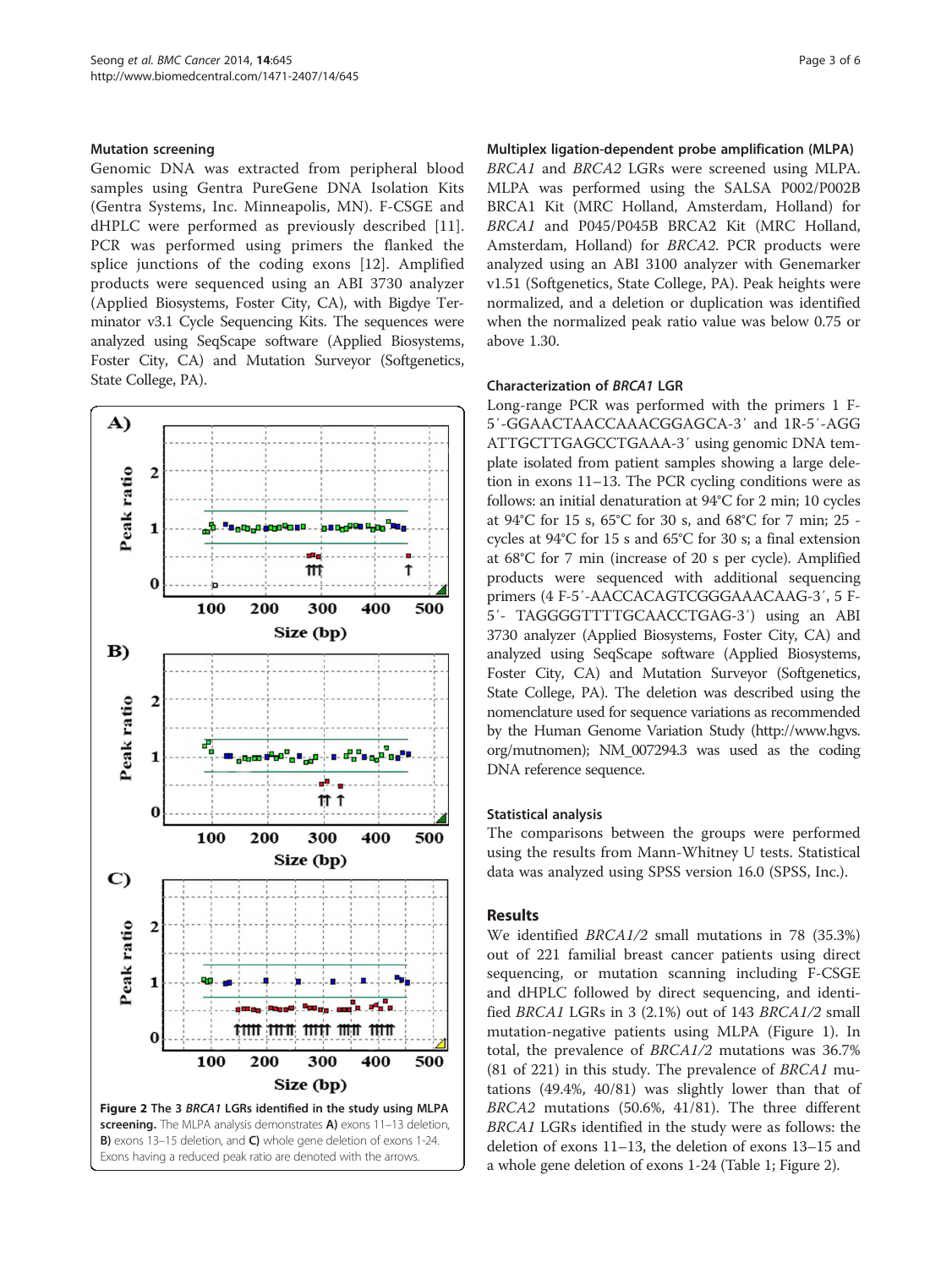Seong *et al. BMC Cancer* 2014, **14:**645 *Page 4 of 6**Page 4 of 6**Page 4 of 6**Page 4 of 6**Page 4 of 6**Page 4 of 6**Page 4 of 6**Page 4 of 6**Page 4 of 6**Page 4 of 6**Page 4 of 6**Page 4 of 6**Page 4 of 6* http://www.biomedcentral.com/1471-2407/14/645



Patient P1, who was diagnosed with carcinoma in situ at the age of 35, carries a BRCA1 gene with deletions of exons 11–13. She had two second-degree relatives with breast cancer. An immunohistochemistry (IHC) study revealed that her tumor was negative for ER, PR, and HER2. The deletion of exons 11–13 was characterized using long-range PCR and subsequent direct sequencing. The patient was identified as having a novel, 11,389 bpsized deletion that ranged from the base pair at position 681 of the 3′ end of exon 11 to intron 13: c.3416\_4357 + 1863delins187 (NG\_005905.2: g.33369\_44944delins187) (Figure 3). The 5′ breakpoint was not correlated with any Alu element, but the 3′ breakpoint was located within an *AluJo* element in intron 13. Interestingly, a partial sequence (187 bp) from intron 12 was inserted at the deletion site. Both ends of the inserted sequences showed a 3 base pair (GAA) or 4 base pair (TGTG) microhomology with the 5′ and 3′ breakpoints, respectively.

Patient P2, who was diagnosed with stage II invasive ductal carcinoma at the age of 35, carries a BRCA1 gene lacking exons 13–15 . ER and PR were positive on IHC staining. The patient has 1 first-degree relative with ovarian cancer and 1 second-degree relative with breast cancer. The precise characterization of the deletion breakpoint in this patient has been previously reported; this deletion may be the result of  $Alu$ -mediated homologous recombination events [\[9\]](#page-4-0).

Patient P3 was diagnosed with stage II invasive ductal carcinoma at age 36 and does not have a copy of the BRCA1 gene. The patient has 4 second-degree relatives with breast cancer. An IHC study revealed that PR was positive, and ER and HER2 were negative. The deletion breakpoint is uncharacterized in this patient.

The mean age at diagnosis of the 3 patients with BRCA1 LGRs was younger than that of patients with non-LGR mutations in BRCA1/2 (35.3 vs. 40.7) or BRCA1 (35.3 vs. 36.8), but these differences were not statistically significant.

## **Discussion**

To the best of our knowledge, this is the first nationwide study reporting a screen for BRCA1/2 LGRs in familial breast and/or ovarian cancer patients in Korea. In this study, 3 LGRs were identified in 3 out of 143 BRCA1 and BRCA2 small mutation-negative patients. Each patient had an LGR unique to the family. Furthermore, LGRs were found only in the BRCA1 gene. The most common mechanism of LGRs found in BRCA1/2 is known as the Alu-mediated unequal homologous recombination, followed by non-homologous events such as *Alu*/non-*Alu* or non-*Alu*/non-*Alu*, and a recombination event between the *BRCA1* gene and a pseudogene [[4\]](#page-4-0). This mechanism occurs because of the high Alu density (41.5%) in the BRCA1 gene, which is 4-fold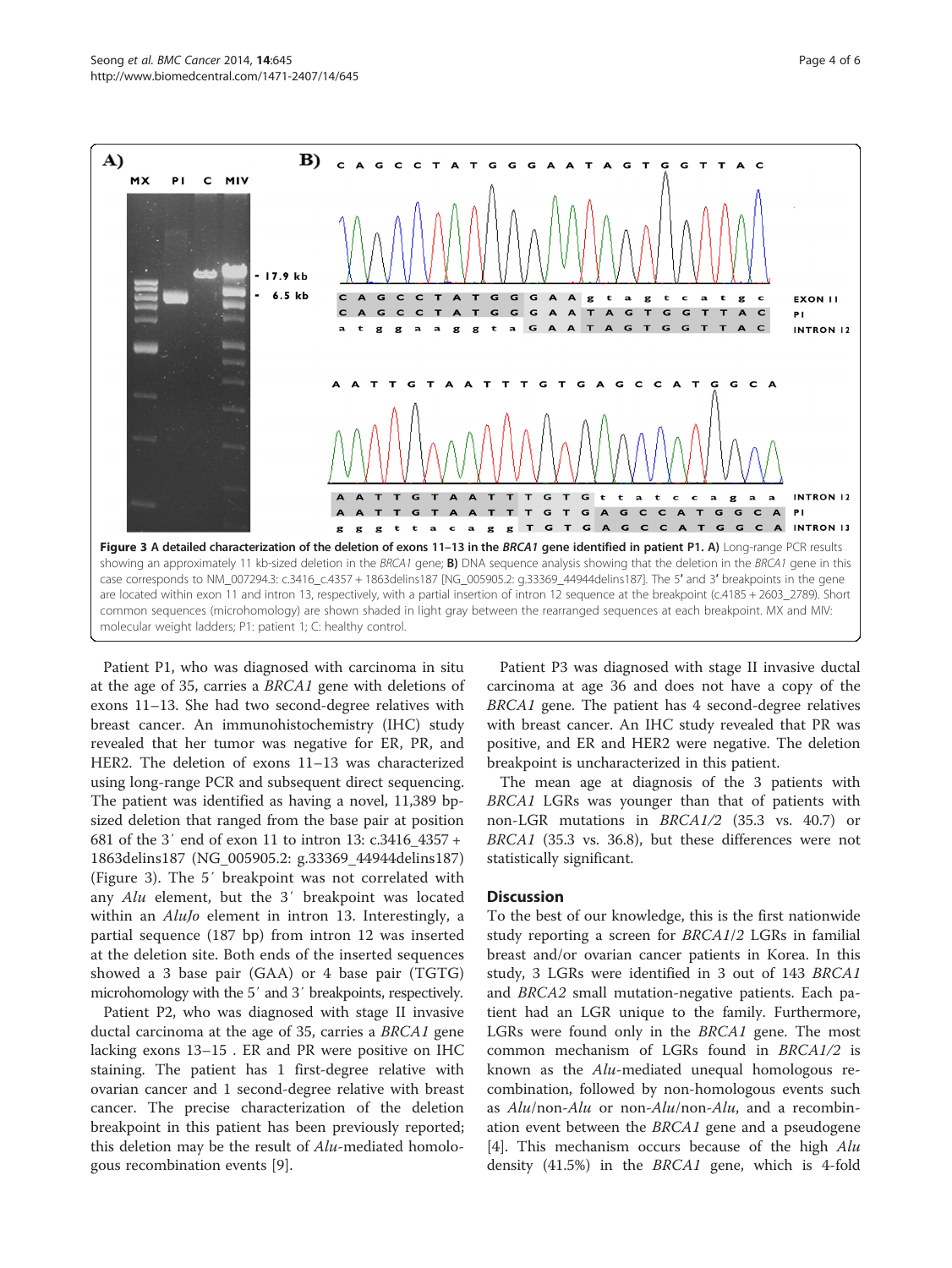<span id="page-4-0"></span>higher than that in the human genome and 2-fold that observed in the BRCA2 gene [\[13,14](#page-5-0)]. Between 2 fully characterized LGRs in our study, 1 LGR (a deletion of exons 13–15) might occur because of Alu-mediated homologous recombination, and the other (a deletion of exons 11–13) because of non-homologous recombination events that are mediated by microhomology. Nonhomologous recombination events frequently result in deletions and short insertions at the site of the deletion [[15\]](#page-5-0). Interestingly, our case showed a relatively long insertion of 187 bp at the deletion site.

The prevalence of BRCA1 LGRs ranges from approximately 6%–27% of all mutations detected in the BRCA1 gene; BRCA2 LGRs play a minimal role in breast cancer [4]. In non-Ashkenazi Jewish families in the United States, BRCA1 and BRCA2 LGRs comprise 18% (8 of 44) of all identified mutations; 29% (8 of 28) and 6% (1 of 16) of these mutations occur in the BRCA1 and BRCA2 gene, respectively [\[16](#page-5-0)]. Among Asians from Singapore, LGRs account for 10% (4 of 40) of all mutations and 10.5% (2 of 19) and 9.5% (2/21) in the BRCA1 and BRCA2 gene, respectively [[17](#page-5-0)]. So far, there have only been 2 reports describing BRCA1 LGRs in this population [9,10]. In the former study, LGRs constituted 2.5% of all BRCA1/2 mutations and 6.2% of BRCA1 mutations and LGRs were rarely detected; LGRs were found only in 1.2% of all BRCA1/2 gene mutations and 2.3% of BRCA1 gene mutations. Our results demonstrating that 3.7% (3/81) of patients who have mutations in BRCA1/2 and 7.5% (3/40) of patients who have a mutation in the BRCA1 gene were higher than those reported previously.

## Conclusions

This nationwide study suggests that the contribution of LGRs in the development of familial breast cancer in the Korean population might be comparable to other ethnic populations and a MLPA screening for mutations in the BRCA1 gene is recommended as an initial screening test in highly selective settings.

## Abbreviations

DHPLC: Denaturing high-performance liquid chromatography; SSCP: Single strand conformational polymorphism; MLPA: Multiple ligation-dependent probe amplification; LGR: Large genomic rearrangement; F-CSGE: Fluorescence-based conformation-sensitive gel electrophoresis.

## Competing interests

The authors declare that they have no competing interests.

#### Authors' contributions

SMW and KSW were involved in study conception and design. All authors were involved in data acquisition, analysis and interpretation for this study. SMW wrote the manuscript. All authors have read, revised critically for intellectual content and approved the final version of the manuscript.

## Acknowledgements

This study was supported by grant no. 02-2009-032 from the SNUH Research Fund and by a grant from the National R & D Program for Cancer Control, Ministry for Health, Welfare, and Family Affairs, Republic of Korea (No. 1020350).

We thank all the participants and investigators of the KOHBRA Study: Beom Seok Kwak, Byeong-Woo Park, Byung Ho Son, Byung-In Moon, Cha Kyong Yom, Chan Heun Park, Chan Seok Yoon, Chang Hyun Lee, Dae Sung Yoon, Dong-Young Noh, Doo Ho Choi, Eundeok Chang, Eun-Kyu Kim, Eunyoung Kang, Hae Kyung Lee, Hai-Lin Park, Hyde Lee, Hyeong-Gon Moon, Hyun-Ah Kim, Il-Kyun Lee, Jeong Eon Lee, Jihyoun Lee, Jong Won Lee, Jong-Han Yu, Joon Jeong, Jung Han Yoon, Jung-Hyun Yang, Keumhee Kwak, Ki-Tae Hwang, Ku Sang Kim, Lee Su Kim, Min Hee Hur, Min Ho Park, Min Hyuk Lee, Myung Chul Chang, Nam Sun Paik, Sang Ah Han, Sang Seol Jung, Sang Uk Woo, Se Jeong Oh, Sehwan Han, Sei Joong Kim, Sei-Hyun Ahn, Seok-Jin Nam, Seung Sang Ko, Sung Hoo Jung, Sung Soo Kang, Sung Yong Kim, Sung-Won Kim, Tae Hyun Kim, Tae Wan Won, Tae Woo Kang, Wonshik Han, Woo-Chul Noh, Yong Lai Park, Yongsik Jung, Young Jin Suh, Young Tae Bae, Young Up Cho, Young-Ik Hong, Sue K. Park, Yoon Joo Jung, Su Yun Choi, Young Bum Yoo, Soo-Jung Lee.

#### Author details

<sup>1</sup>Department of Laboratory Medicine, Seoul National University Hospital, Seoul, Korea. <sup>2</sup> Department of Surgery, Seoul National University Bundang Hospital, Sungnam, Korea. <sup>3</sup>Department of Surgery, National Medical Center Seoul, Korea. <sup>4</sup>Department of Surgery, Asan Medical Center, University of Ulsan College of Medicine, Seoul, Korea. <sup>5</sup>Department of Preventive Medicine, Seoul National University College of medicine, Seoul, Korea. 6 Department of Biomedical Sciences, Seoul National University Graduate School, Seoul, Korea. <sup>7</sup> Cancer Research Institute, Seoul National University College of Medicine, Seoul, Korea. <sup>8</sup>Department of Surgery, Soonchunhyang University Hospital, Seoul, Korea. <sup>9</sup>Department of Surgery, Samsung Medical Center, Sungkyunkwan University, Seoul, Korea. 10Department of Surgery, Myongji Hospital, Goyang, Korea. <sup>11</sup>Korea Institute of Radiological & Medical Sciences, Korea Cancer Center Hospital, Seoul, Korea. 12Department of Surgery, Dankook University Hospital, Cheonan, Korea.

#### Received: 23 May 2014 Accepted: 26 August 2014 Published: 1 September 2014

#### References

- 1. Hall MJ, Reid JE, Burbidge LA, Pruss D, Deffenbaugh AM, Frye C, Wenstrup RJ, Ward BE, Scholl TA, Noll WW: BRCA1 and BRCA2 mutations in women of different ethnicities undergoing testing for hereditary breast-ovarian cancer. Cancer 2009, 115(10):2222–2233.
- 2. Nathanson KL, Wooster R, Weber BL: Breast cancer genetics: what we know and what we need. Nat Med 2001, 7(5):552–556.
- 3. Judkins T, Rosenthal E, Arnell C, Burbidge LA, Geary W, Barrus T, Schoenberger J, Trost J, Wenstrup RJ, Roa BB: Clinical significance of large rearrangements in BRCA1 and BRCA2. Cancer 2012, 118(21):5210–5216.
- 4. Sluiter MD, van Rensburg EJ: Large genomic rearrangements of the BRCA1 and BRCA2 genes: review of the literature and report of a novel BRCA1 mutation. Breast Cancer Res Treat 2011, 125(2):325–349.
- 5. Montagna M, Dalla Palma M, Menin C, Agata S, De Nicolo A, Chieco-Bianchi L, D'Andrea E: Genomic rearrangements account for more than one-third of the BRCA1 mutations in northern Italian breast/ovarian cancer families. Hum Mol Genet 2003, 12(9):1055–1061.
- 6. Hogervorst FB, Nederlof PM, Gille JJ, McElgunn CJ, Grippeling M, Pruntel R, Regnerus R, van Welsem T, van Spaendonk R, Menko FH, Kluijt I, Dommering C, Verhoef S, Schouten JP, van't Veer LJ, Pals G: Large genomic deletions and duplications in the BRCA1 gene identified by a novel quantitative method. Cancer Res 2003, 63(7):1449–1453.
- 7. Walsh T, Casadei S, Coats KH, Swisher E, Stray SM, Higgins J, Roach KC, Mandell J, Lee MK, Ciernikova S, Foretova L, Soucek P, King MC: Spectrum of mutations in BRCA1, BRCA2, CHEK2, and TP53 in families at high risk of breast cancer. JAMA 2006, 295(12):1379–1388.
- 8. Mazoyer S: Genomic rearrangements in the BRCA1 and BRCA2 genes. Hum Mutat 2005, 25(5):415–422.
- 9. Seong MW, Cho SI, Noh DY, Han W, Kim SW, Park CM, Park HW, Kim SY, Kim JY, Park SS: Low contribution of BRCA1/2 genomic rearrangement to high-risk breast cancer in the Korean population. Fam Cancer 2009, 8(4):505–508.
- 10. Cho JY, Cho DY, Ahn SH, Choi SY, Shin I, Park HG, Lee JW, Kim HJ, Yu JH, Ko BS, Ku BK, Son BH: Large genomic rearrangement of BRCA1 and BRCA2 genes in familial breast cancer patients in Korea. Fam Cancer 2014, 13(2):205–211.